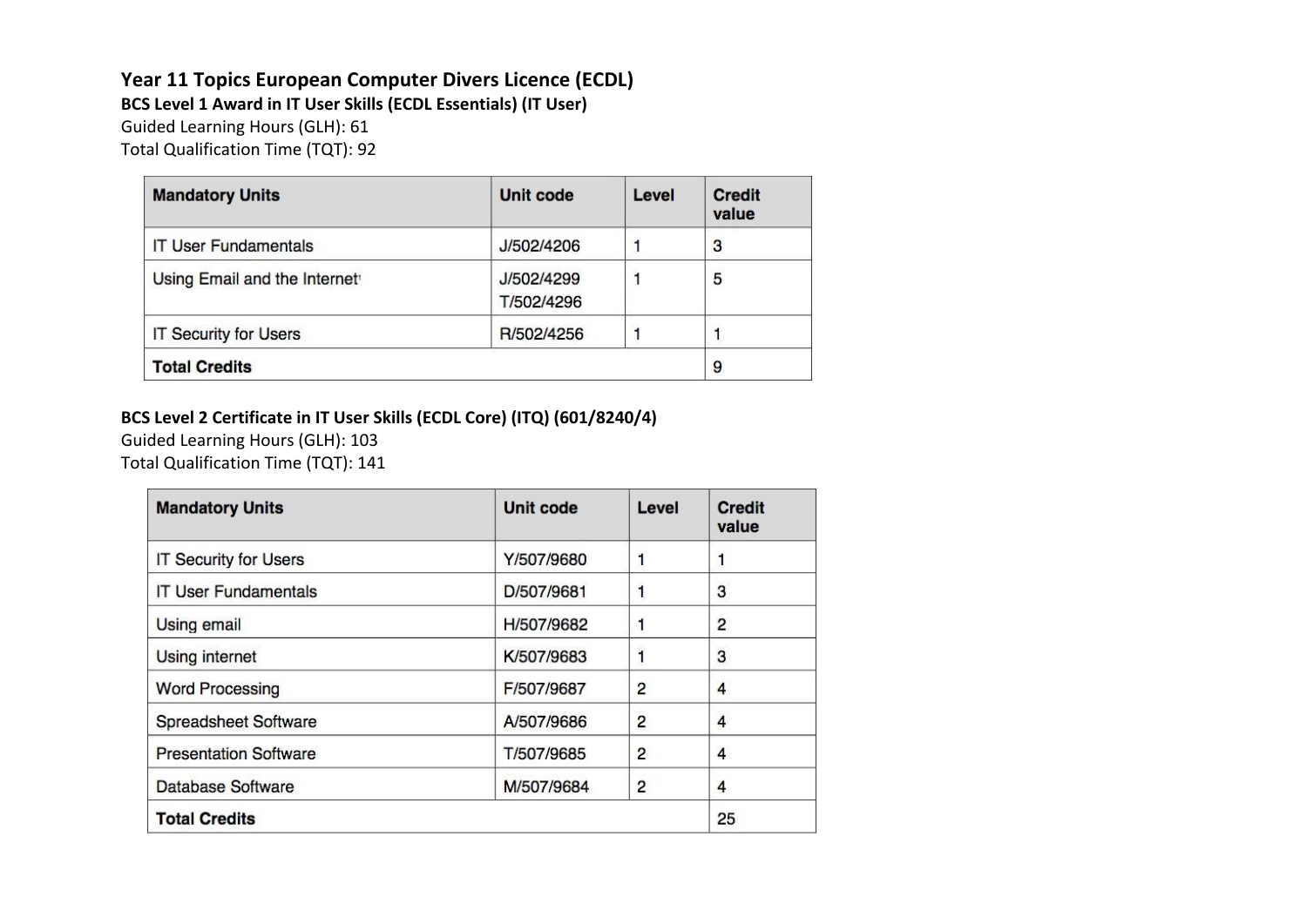**IT User Fundamentals (J/502/4206) AUTUMN 1 and AUTUMN 2**

| Level 1                      |                                             |                                                                         |
|------------------------------|---------------------------------------------|-------------------------------------------------------------------------|
| <b>Learning outcomes The</b> | Assessment Criteria The learner can         | Knowledge, Skills and Understanding Required                            |
| learner will                 |                                             |                                                                         |
| Use IT Systems to meet       | Use correct procedures to start and         | A foundation user can use suitable techniques to operate IT systems for |
| needs                        | shutdown an IT System                       | activities most of which are routine and straightforward, to respond    |
|                              | Use interface features effectively to       | appropriately to common IT errors and problems and review own use of    |
|                              | interact with IT Systems                    | IT. Any aspect that is unfamiliar will require support and advice from  |
|                              | Adjust system settings to meet individual   | others.                                                                 |
|                              | needs                                       |                                                                         |
|                              | Use a communication service to access       | An activity will typically be straightforward or routine' because:      |
|                              | the internet                                | the tasks or context will be familiar; and                              |
|                              | Use appropriate terminology when            | the techniques required will also be commonly undertaken.<br>$\bullet$  |
|                              | describing IT Systems                       |                                                                         |
| Organise, store and          | Work with files and folders so that it is   | Examples of context: Using a personal computer or laptop; organising    |
| retrieve information         | easy to find and retrieve information       | and backing up own data files                                           |
| efficiently                  | Identify what storage media to use          |                                                                         |
|                              | Organise and store information, using       |                                                                         |
|                              | general and local conventions where         |                                                                         |
|                              | appropriate                                 |                                                                         |
| Follow and understand the    | Work safely and take steps to minimise      |                                                                         |
| need for safety and          | physical stress                             |                                                                         |
| security practises           | Recognise the danger of computer            |                                                                         |
|                              | viruses, and how to minimise risk           |                                                                         |
|                              | Keep information secure                     |                                                                         |
|                              | Outline why it is so important to stay safe |                                                                         |
|                              | and to respect others when using ICT-       |                                                                         |
|                              | based communications                        |                                                                         |
|                              | Follow relevant guidelines and              |                                                                         |
|                              | procedures for the safe and secure use of   |                                                                         |
|                              | IT                                          |                                                                         |
| Carry our routine            | Identify why routine maintenance of         |                                                                         |
| maintenance of IT systems    | hardware is important and when to carry     |                                                                         |
|                              | it out                                      |                                                                         |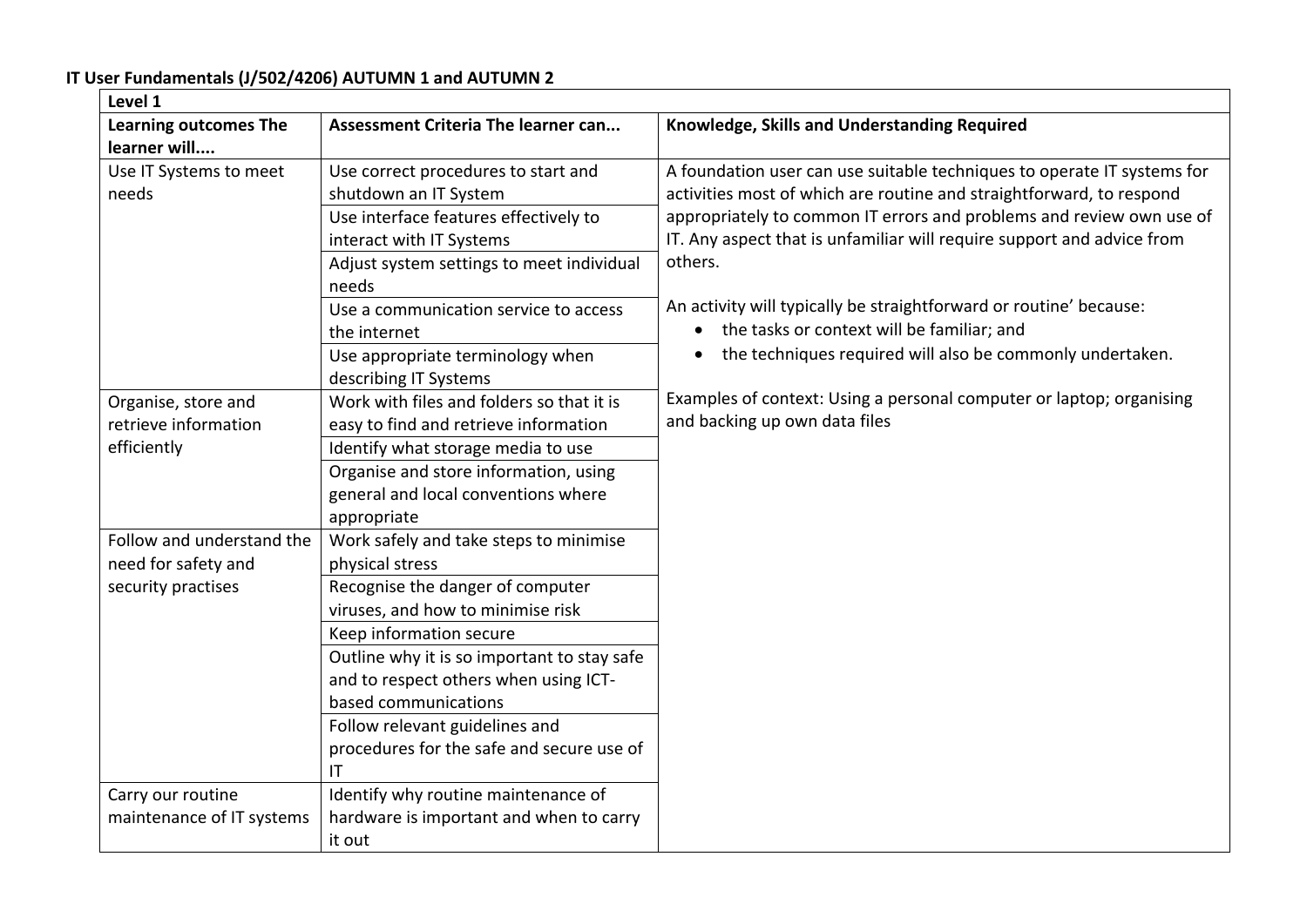| and respond to routine IT | I Identify where to get expert advice     |
|---------------------------|-------------------------------------------|
| system problems           | Carry out regular routine maintenance of  |
|                           | IT systems safely                         |
|                           | Take appropriate action to handle routine |
|                           | IT problem                                |

## **Using eMail (J/502/4299) AUTUMN 1 AND SPRING 1**

| Level 1                      |                                            |                                                                                 |
|------------------------------|--------------------------------------------|---------------------------------------------------------------------------------|
| <b>Learning outcomes The</b> | <b>Assessment Criteria The learner can</b> | Knowledge, Skills and Understanding Required                                    |
| learner will                 |                                            |                                                                                 |
| Use eMail software tools     | Use software tools to compose and format   | A foundation user can understand and use a connection method and                |
| and techniques to            | eMail messages                             | basic Internet software tools and techniques to search for and exchange         |
| compose and send             | Attach files to eMail messages             | information for straightforward or routine activities.                          |
| messages                     | Send eMail messages                        |                                                                                 |
|                              | Identify how to stay safe and respect      | Any aspect that is unfamiliar will require support and advice from others.      |
|                              | others when using eMail                    |                                                                                 |
|                              | Use an address book to store and retrieve  | Internet tools and techniques will be defined as 'basic' because:               |
|                              | contact information                        |                                                                                 |
| Manage incoming eMail        | Follow guidelines and procedures for using | the software tools and functions will be pre-determined or                      |
| effectively                  | eMail                                      | commonly used; and<br>the range of techniques used for searching and exchanging |
|                              | Identify when and how to respond to        |                                                                                 |
|                              | eMail messages                             | information will be familiar or commonly undertaken.                            |
|                              | Read and respond to eMail messages         |                                                                                 |
|                              | appropriately                              | An activity will typically be straightforward or routine' because:              |
|                              | Identify what messages to delete and       |                                                                                 |
|                              | when to do so                              | the task or context will be familiar and involve few factors (for<br>$\bullet$  |
|                              | Organise and store eMail messages          | example, time available, audience needs, content, structure); and               |
|                              | Respond appropriately to common eMail      | the input and output of information will be predetermined by the                |
|                              | problems                                   | person supervising the task                                                     |
|                              |                                            |                                                                                 |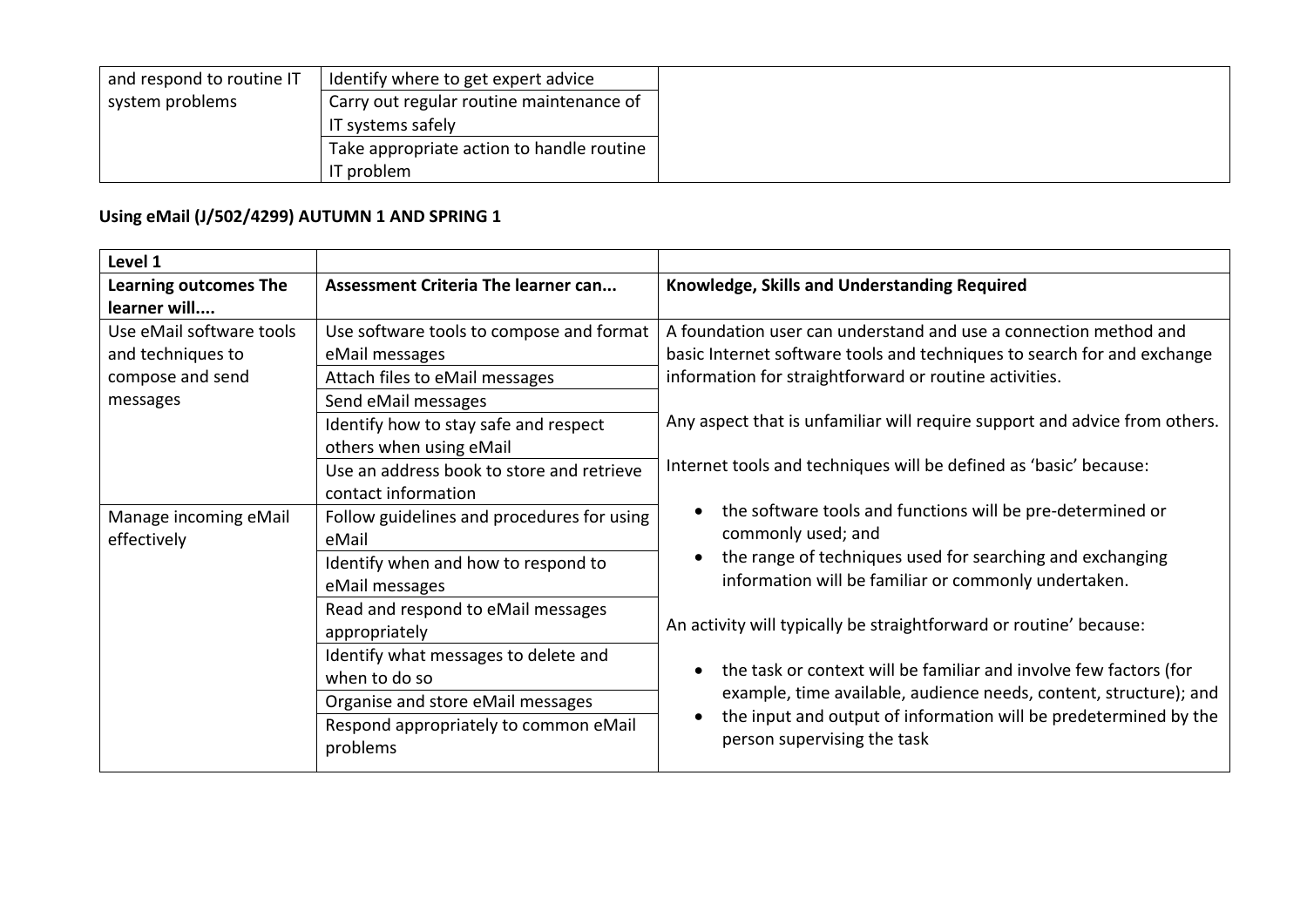| Level 1                      |                                           |                                                                                   |  |
|------------------------------|-------------------------------------------|-----------------------------------------------------------------------------------|--|
| <b>Learning outcomes The</b> | Assessment Criteria The learner can       | Knowledge, Skills and Understanding Required                                      |  |
| learner will                 |                                           |                                                                                   |  |
| Connect to the Internet      | Identify different types of connection    | A foundation user can understand and use a connection method and                  |  |
|                              | methods that can be used to access the    | basic Internet software tools and techniques to search for and exchange           |  |
|                              | Internet                                  | information for straightforward or routine activities. Any aspect that is         |  |
|                              | Access the Internet or Intranet           | unfamiliar will require support and advice from others.                           |  |
| Use browser software to      | Use browser tools to navigate webpages    |                                                                                   |  |
| navigate web pages           | Identify when to change browser settings  | Internet tools and techniques will be defined as 'basic' because:                 |  |
|                              | to aid navigation                         |                                                                                   |  |
|                              | Adjust browser settings to meet needs     | the software tools and functions will be pre-determined or<br>$\bullet$           |  |
|                              | Use browser help facilities               | commonly used; and                                                                |  |
| Use browser tools to         | Select and use appropriate search         | the range of techniques used for searching and exchanging<br>$\bullet$            |  |
| search for information       | techniques to locate information          | information will be familiar or commonly undertaken.                              |  |
| from the Internet            | Outline how information meets             |                                                                                   |  |
|                              | requirements                              | An activity will typically be 'straightforward or routine' because:               |  |
|                              | Use references to make it easier to find  |                                                                                   |  |
|                              | information another time                  | the task or context will be familiar and involve few factors (for<br>$\bullet$    |  |
|                              | Download and save different types of      | example, time available, audience needs, content, structure); and                 |  |
|                              | information from the Internet             | the input and output of information will be predetermined by the                  |  |
| Use browser software to      | Select and use tools and techniques to    | person supervising the task.                                                      |  |
| communicate information      | communicate information online            |                                                                                   |  |
| online                       | Use browser tools to share information    | Examples of context: Using the internet to research a journey or holiday;         |  |
|                              | sources with others                       | using eLearning content via a company intranet or virtual learning<br>environment |  |
|                              | Submit information online using forms or  |                                                                                   |  |
|                              | interactive sites                         |                                                                                   |  |
|                              | Identify opportunities to post or publish |                                                                                   |  |
|                              | material to websites                      |                                                                                   |  |
| Follow and understand the    | Identify the threats to user safety when  |                                                                                   |  |
| need for safety and          | working online                            |                                                                                   |  |
| security practices when      | Outline how to minimise internet security |                                                                                   |  |
| working online               | risks                                     |                                                                                   |  |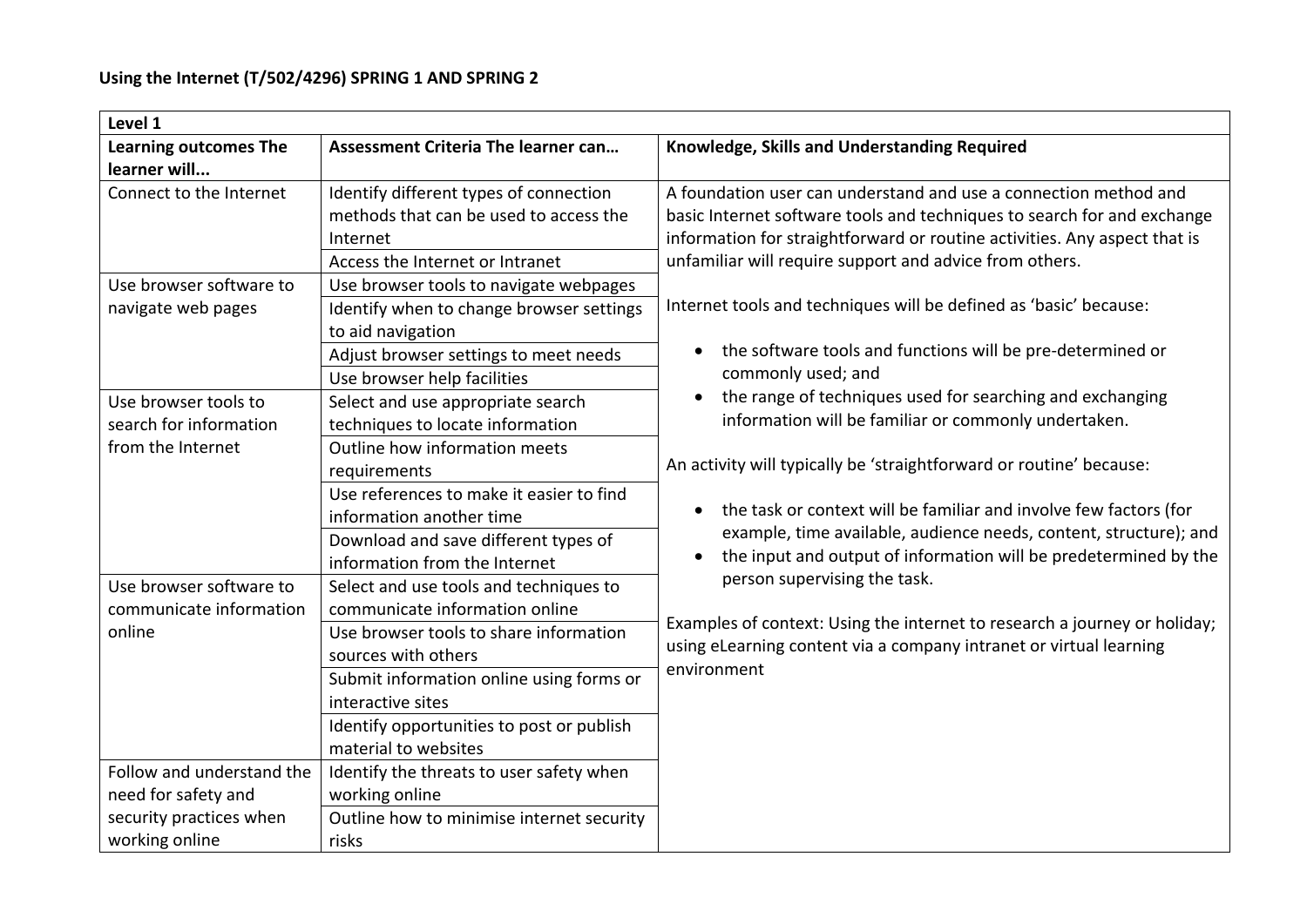| Work responsibly and take appropriate  |
|----------------------------------------|
| safety and security precautions when   |
| working online                         |
| Keep personal information secure       |
| Follow relevant laws, guidelines and   |
| procedures for the use of the Internet |

## **IT Security for Users (R/502/4256) SPRING 2 AND SUMMER 1**

| Level 1                                                                         |                                                                                                                                                                                                                                                                                                                                                                                                                                                                                                                  |                                                                                                                                                                                                                                                                                                                                                                                                                                                                                                                                               |
|---------------------------------------------------------------------------------|------------------------------------------------------------------------------------------------------------------------------------------------------------------------------------------------------------------------------------------------------------------------------------------------------------------------------------------------------------------------------------------------------------------------------------------------------------------------------------------------------------------|-----------------------------------------------------------------------------------------------------------------------------------------------------------------------------------------------------------------------------------------------------------------------------------------------------------------------------------------------------------------------------------------------------------------------------------------------------------------------------------------------------------------------------------------------|
| <b>Learning outcomes The learner</b>                                            | <b>Assessment Criteria The learner</b>                                                                                                                                                                                                                                                                                                                                                                                                                                                                           | Knowledge, Skills and Understanding Required                                                                                                                                                                                                                                                                                                                                                                                                                                                                                                  |
| will                                                                            | can                                                                                                                                                                                                                                                                                                                                                                                                                                                                                                              |                                                                                                                                                                                                                                                                                                                                                                                                                                                                                                                                               |
| Use appropriate methods to<br>minimise security risks to IT systems<br>and data | Identify security issues that may<br>threaten system performance<br>Take appropriate security<br>precautions to protect IT systems<br>and data<br>Identify threats to information<br>security associated with the<br>widespread use of technology<br>Take appropriate precautions to<br>keep information secure<br>Follow relevant guidelines and<br>procedures for the secure use of IT<br>Describe why it is important to<br>backup data securely<br>Ensure personal data is backed up to<br>appropriate media | A foundation user can identify day-to-day security risks and the laws and<br>guidelines that affect the use of IT; and use simple methods to protect<br>software and personal data (e.g. risks from people getting access to it<br>who are not authorised, from viruses or from hardware not working<br>properly).<br>Examples of context: Regular change of password using a range of<br>alphanumeric characters and symbols.<br>Understanding the importance of applying organisational procedures for<br>maintaining security consistently |
|                                                                                 |                                                                                                                                                                                                                                                                                                                                                                                                                                                                                                                  |                                                                                                                                                                                                                                                                                                                                                                                                                                                                                                                                               |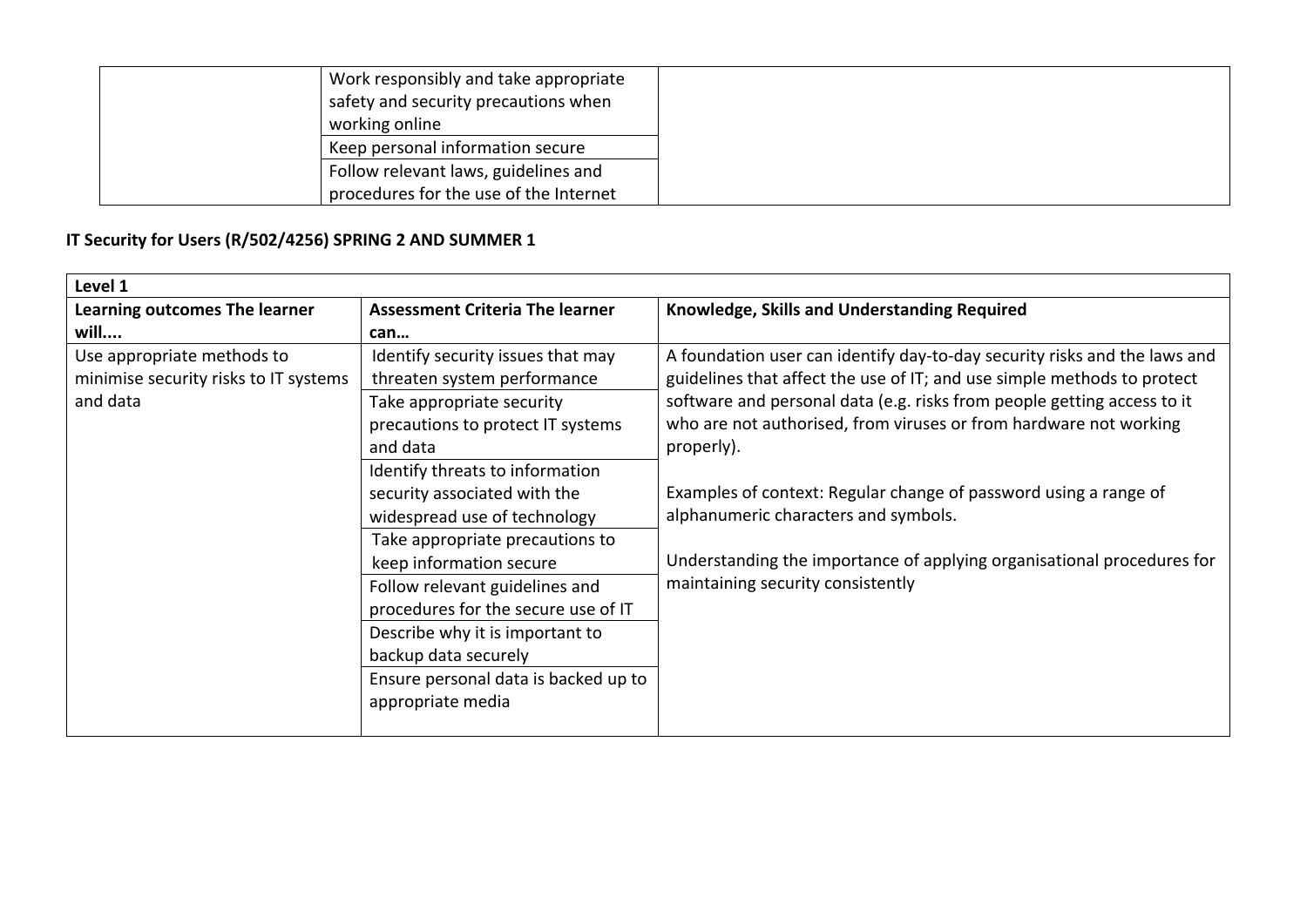| Level 2                                                                |                                                                                                                                               |                                                                                                                                                                                            |  |
|------------------------------------------------------------------------|-----------------------------------------------------------------------------------------------------------------------------------------------|--------------------------------------------------------------------------------------------------------------------------------------------------------------------------------------------|--|
| Learning outcomes The learner                                          | <b>Assessment Criteria The learner</b>                                                                                                        | Knowledge, Skills and Understanding Required                                                                                                                                               |  |
| will                                                                   | can                                                                                                                                           |                                                                                                                                                                                            |  |
| Enter and combine text and other<br>information accurately within word | Identify what types of information<br>are needed in documents                                                                                 | An intermediate user can select and use a range of intermediate word<br>processing software tools and techniques to produce documents that are                                             |  |
| processing documents                                                   | Use appropriate techniques to enter<br>text and other information<br>accurately and efficiently                                               | at times non-routine or unfamiliar. Any aspect that is unfamiliar may<br>require support and advice from others.                                                                           |  |
|                                                                        | Select and use appropriate<br>templates for different purposes                                                                                | Word processing tools and techniques will be described as 'intermediate'<br>because                                                                                                        |  |
|                                                                        | Identify when and how to combine<br>and merge information from other<br>software or other documents                                           | the software tools and functions will be at time non-routine or<br>unfamiliar                                                                                                              |  |
|                                                                        | Select and use a range of editing<br>tools to amend document content                                                                          | the choice of techniques will need to take account of a number of<br>$\bullet$<br>factors or elements; and                                                                                 |  |
|                                                                        | Combine or merge information<br>within a document from a range of                                                                             | the user will take some responsibility for the inputting,<br>manipulating and outputting of the information.                                                                               |  |
|                                                                        | sources<br>Store and retrieve document and<br>template files effectively, in line with<br>local guidelines and conventions<br>where available | Examples of context: Typical documents may include business letters and<br>invoices with automated content (e.g. AutoText, mail merge), more<br>complex reports and content for web pages. |  |
| Create and modify layout and                                           | Identify the document requirements                                                                                                            |                                                                                                                                                                                            |  |
| structures for word process                                            | for structure and style                                                                                                                       |                                                                                                                                                                                            |  |
| documents                                                              | Identify what templates and styles                                                                                                            |                                                                                                                                                                                            |  |
|                                                                        | are available and when to use them                                                                                                            |                                                                                                                                                                                            |  |
|                                                                        | Create and modify columns, tables                                                                                                             |                                                                                                                                                                                            |  |
|                                                                        | and forms to organise information                                                                                                             |                                                                                                                                                                                            |  |
|                                                                        | Select and apply styles to text                                                                                                               |                                                                                                                                                                                            |  |
| Use word processing software tools                                     | Identify how the document should                                                                                                              |                                                                                                                                                                                            |  |
| to format and present documents                                        | be formatted to aid meaning                                                                                                                   |                                                                                                                                                                                            |  |
| effectively to meet requirements                                       |                                                                                                                                               |                                                                                                                                                                                            |  |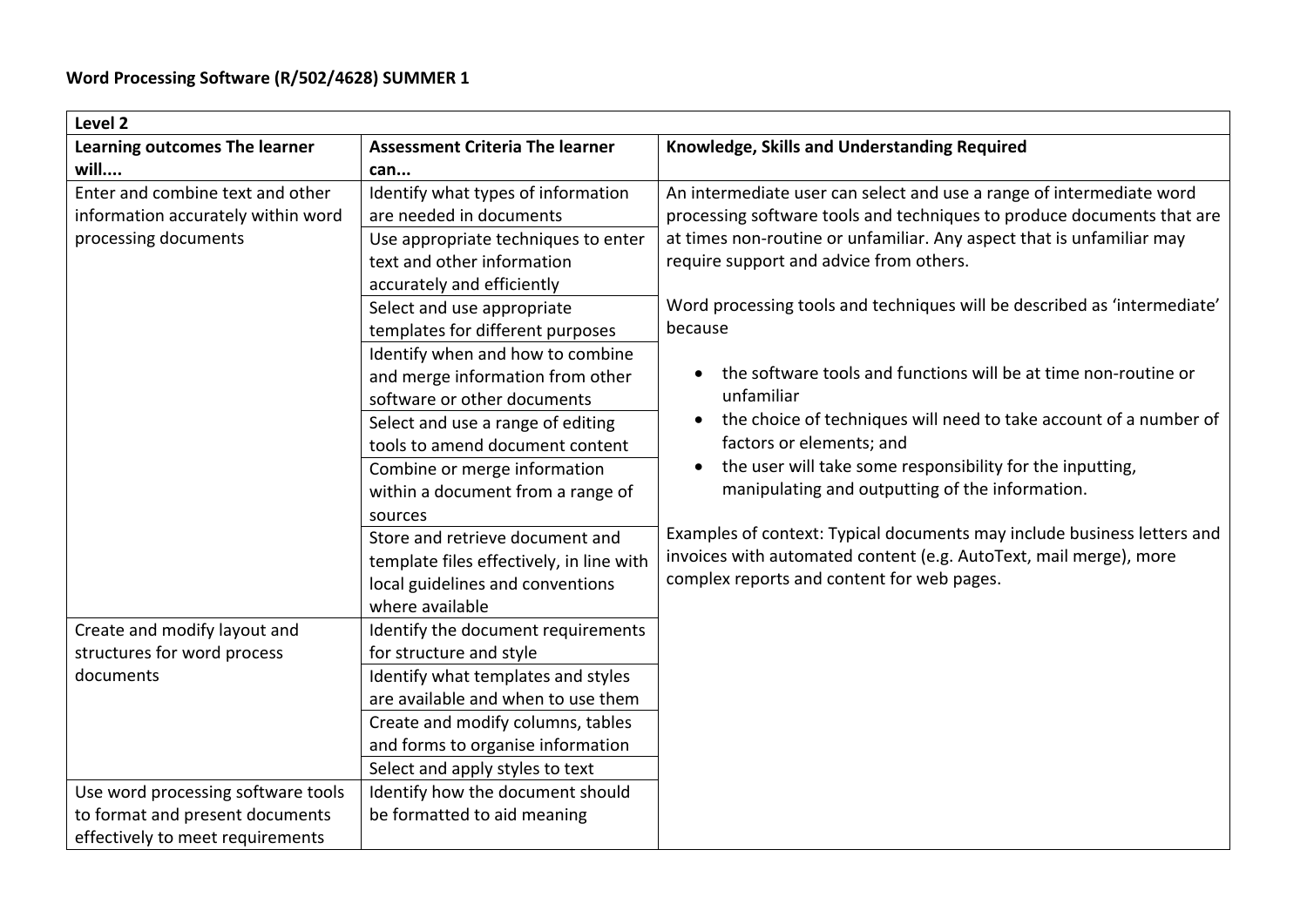| Select and use appropriate           |  |
|--------------------------------------|--|
| techniques to format characters and  |  |
| paragraphs                           |  |
| Select and use appropriate page and  |  |
| section layouts to present and print |  |
| documents                            |  |
| Describe any quality problems with   |  |
| documents                            |  |
| Check documents meet needs, using    |  |
| IT tools and making corrections as   |  |
| necessary                            |  |
| Respond appropriately to quality     |  |
| problems with documents so that      |  |
| outcomes meet needs                  |  |

#### **Spreadsheet Software F/502/4625 SUMMER 2**

| Level 2                                                                                |                                                                                                                       |                                                                                                                                                                                                                                                                                           |
|----------------------------------------------------------------------------------------|-----------------------------------------------------------------------------------------------------------------------|-------------------------------------------------------------------------------------------------------------------------------------------------------------------------------------------------------------------------------------------------------------------------------------------|
| Learning outcomes The learner                                                          | <b>Assessment Criteria The learner can</b>                                                                            | Knowledge, Skills and Understanding Required                                                                                                                                                                                                                                              |
| will                                                                                   |                                                                                                                       |                                                                                                                                                                                                                                                                                           |
| Use a spreadsheet to enter, edit<br>and organise numerical and other<br>data           | Identify what numerical and other<br>information is needed in the<br>spreadsheet and how it should be<br>structured   | An intermediate user can select and use a wide range of intermediate<br>spreadsheet software tools and techniques to produce, present and<br>check spreadsheets that are at times non-routine or unfamiliar. Any<br>aspect that is unfamiliar may require support and advice from others. |
|                                                                                        | Enter and edit numerical and other<br>data accurately<br>Combine and link data across<br>worksheets                   | Spreadsheet software tools and techniques will be defined as<br>'intermediate' because:                                                                                                                                                                                                   |
|                                                                                        | Store and retrieve spreadsheet files<br>effectively, in line with local guidelines<br>and conventions where available | the range of data entry, manipulation and outputting<br>$\bullet$<br>techniques will be at times non-routine or unfamiliar;<br>the tools, formulas and functions needed to analyse and                                                                                                    |
| Select and use appropriate<br>formulas and data analysis tools to<br>meet requirements | Identify which tools and techniques to<br>use to analyse and manipulate data to<br>meet requirements                  | interpret the data requires knowledge and understanding (for<br>example, mathematical, logical, statistical or financial); and                                                                                                                                                            |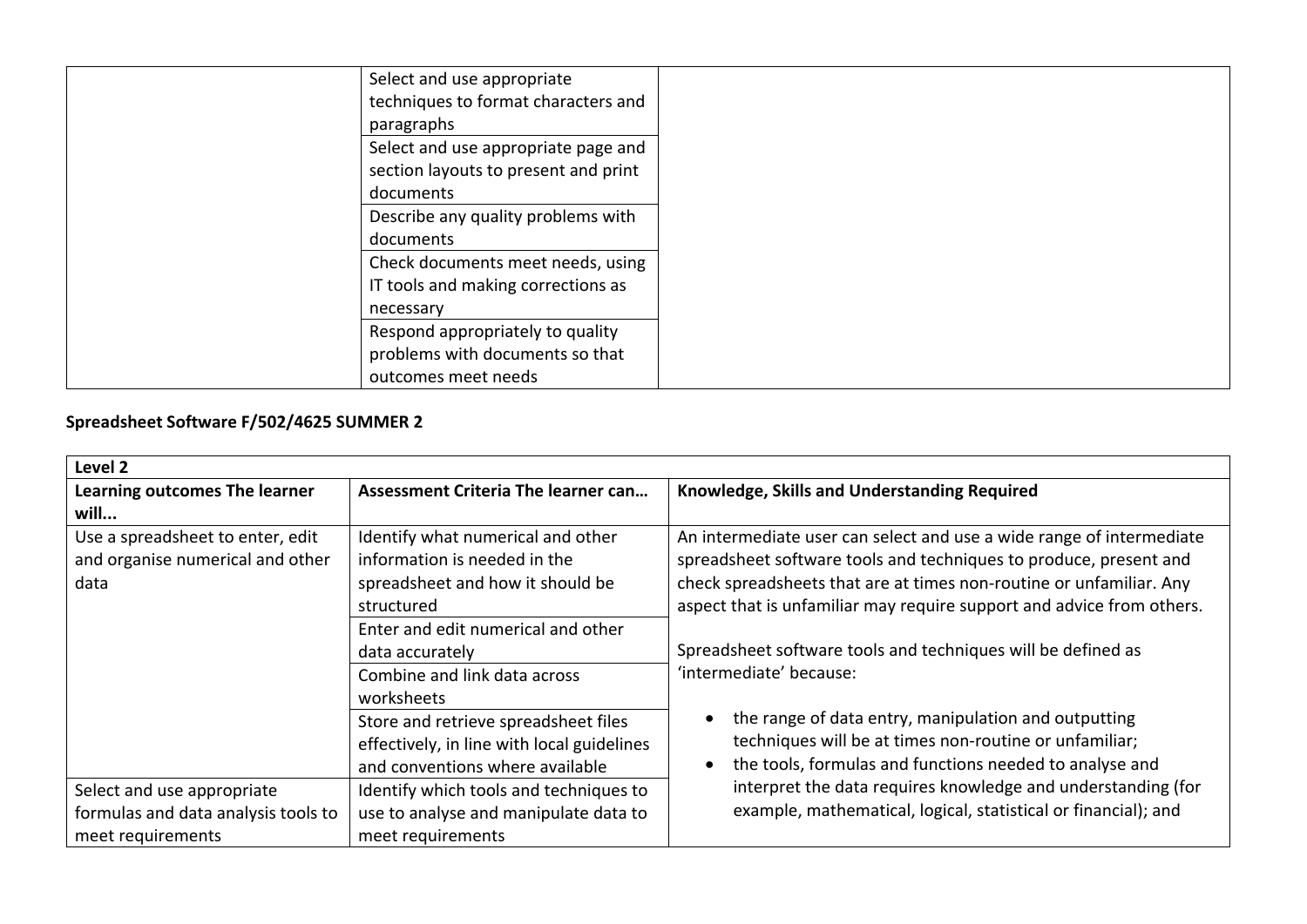|                                  | Select and use a range of appropriate<br>functions and formulas to meet<br>calculation requirements<br>Use a range of tools and techniques to | the user will take some responsibility for setting up or<br>$\bullet$<br>developing the structure and functionality of the spreadsheet.<br>Examples of context: Typical examples may include monthly |
|----------------------------------|-----------------------------------------------------------------------------------------------------------------------------------------------|------------------------------------------------------------------------------------------------------------------------------------------------------------------------------------------------------|
|                                  | analyse and manipulate data to meet                                                                                                           | expenditure and sales figures, budgets, cash flow forecasts and graphs                                                                                                                               |
|                                  | requirements                                                                                                                                  | of results.                                                                                                                                                                                          |
| Select and use tools and         | Plan how to present and format                                                                                                                |                                                                                                                                                                                                      |
| techniques to present and format | spreadsheet information effectively to                                                                                                        |                                                                                                                                                                                                      |
| spreadsheet information          | meet needs                                                                                                                                    |                                                                                                                                                                                                      |
|                                  | Select and use appropriate tools and                                                                                                          |                                                                                                                                                                                                      |
|                                  | techniques to format spreadsheet cells,                                                                                                       |                                                                                                                                                                                                      |
|                                  | rows, columns and worksheets                                                                                                                  |                                                                                                                                                                                                      |
|                                  | Select and format appropriate chart or                                                                                                        |                                                                                                                                                                                                      |
|                                  | graph type to display selected                                                                                                                |                                                                                                                                                                                                      |
|                                  | information                                                                                                                                   |                                                                                                                                                                                                      |
|                                  | Select and use appropriate page layout                                                                                                        |                                                                                                                                                                                                      |
|                                  | to present and print spreadsheet                                                                                                              |                                                                                                                                                                                                      |
|                                  | information                                                                                                                                   |                                                                                                                                                                                                      |
|                                  | Check information meets needs, using                                                                                                          |                                                                                                                                                                                                      |
|                                  | spreadsheet tools and making                                                                                                                  |                                                                                                                                                                                                      |
|                                  | corrections as necessary                                                                                                                      |                                                                                                                                                                                                      |
|                                  | Describe how to find errors in                                                                                                                |                                                                                                                                                                                                      |
|                                  | spreadsheet formulas                                                                                                                          |                                                                                                                                                                                                      |
|                                  | Respond appropriately to any problems<br>with spreadsheets                                                                                    |                                                                                                                                                                                                      |

#### **Presentation Software (M/502/4622) SUMMER 2**

| Level 2                       |                                        |                                                                      |
|-------------------------------|----------------------------------------|----------------------------------------------------------------------|
| Learning outcomes The learner | <b>Assessment Criteria The learner</b> | Knowledge, Skills and Understanding Required                         |
| will                          | can                                    |                                                                      |
|                               | I Identify what types of information   | An intermediate user can select and use a wide range of intermediate |
|                               | are required for the presentation      | presentation software tools and techniques effectively to produce    |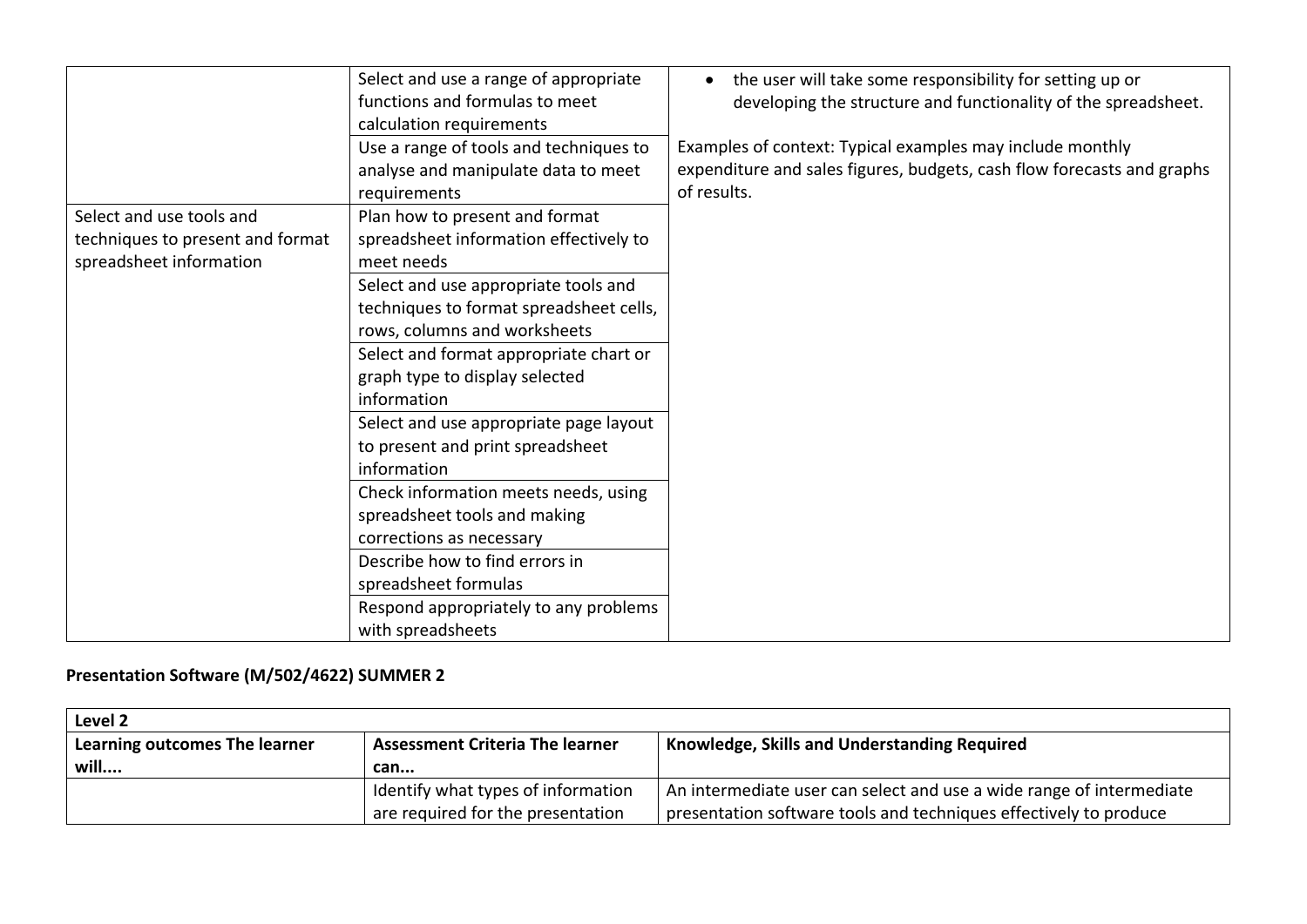| Input and combine text and other   | Enter text and other information      | presentations that are at times non-routine or unfamiliar. Any aspect           |
|------------------------------------|---------------------------------------|---------------------------------------------------------------------------------|
| information within presentation    | using layouts appropriate to type of  | that is unfamiliar may require support and advice from others.                  |
| slides                             | information                           |                                                                                 |
|                                    | Insert charts and tables into         | Presentation tools and techniques will be described as 'intermediate'           |
|                                    | presentation slides                   | because:                                                                        |
|                                    | Insert images, video or sound to      |                                                                                 |
|                                    | enhance the presentation              | the software tools and functions used will be at times non-<br>$\bullet$        |
|                                    | Identify any constraints which may    | routine or unfamiliar;                                                          |
|                                    | affect the presentation               | the choice and use of input, manipulation and output techniques                 |
|                                    | Organise and combine information      | will need to take account of a number of factors or elements; and               |
|                                    | of different forms or from different  | the user will take some responsibility for inputting, structuring,<br>$\bullet$ |
|                                    | sources for presentations             | editing and presenting the information, which at times may be                   |
|                                    | Store and retrieve presentation files | non-routine or unfamiliar.                                                      |
|                                    | effectively, in line with local       |                                                                                 |
|                                    | guidelines and conventions where      | Examples of context: A slide show with animations, transitions, video,          |
|                                    | available                             | sound or linked to an external or web-based data source                         |
| Use presentation software tools to | Identify what slide structure and     |                                                                                 |
| structure, edit and format slide   | themes to use                         |                                                                                 |
| sequences                          | Select, change and use appropriate    |                                                                                 |
|                                    | templates for slides                  |                                                                                 |
|                                    | Select and use appropriate            |                                                                                 |
|                                    | techniques to format slides and       |                                                                                 |
|                                    | presentations                         |                                                                                 |
|                                    | Identify what presentation effects    |                                                                                 |
|                                    | to use to enhance the presentation    |                                                                                 |
|                                    | Select and use appropriate            |                                                                                 |
|                                    | techniques to edit slides and         |                                                                                 |
|                                    | presentations to meet needs           |                                                                                 |
|                                    | Select and use animation and          |                                                                                 |
|                                    | transition effects appropriately to   |                                                                                 |
|                                    | enhance slide sequences               |                                                                                 |
| Prepare slideshow for presentation | Describe how to present slides to     |                                                                                 |
|                                    | meet needs and communicate            |                                                                                 |
|                                    | effectively                           |                                                                                 |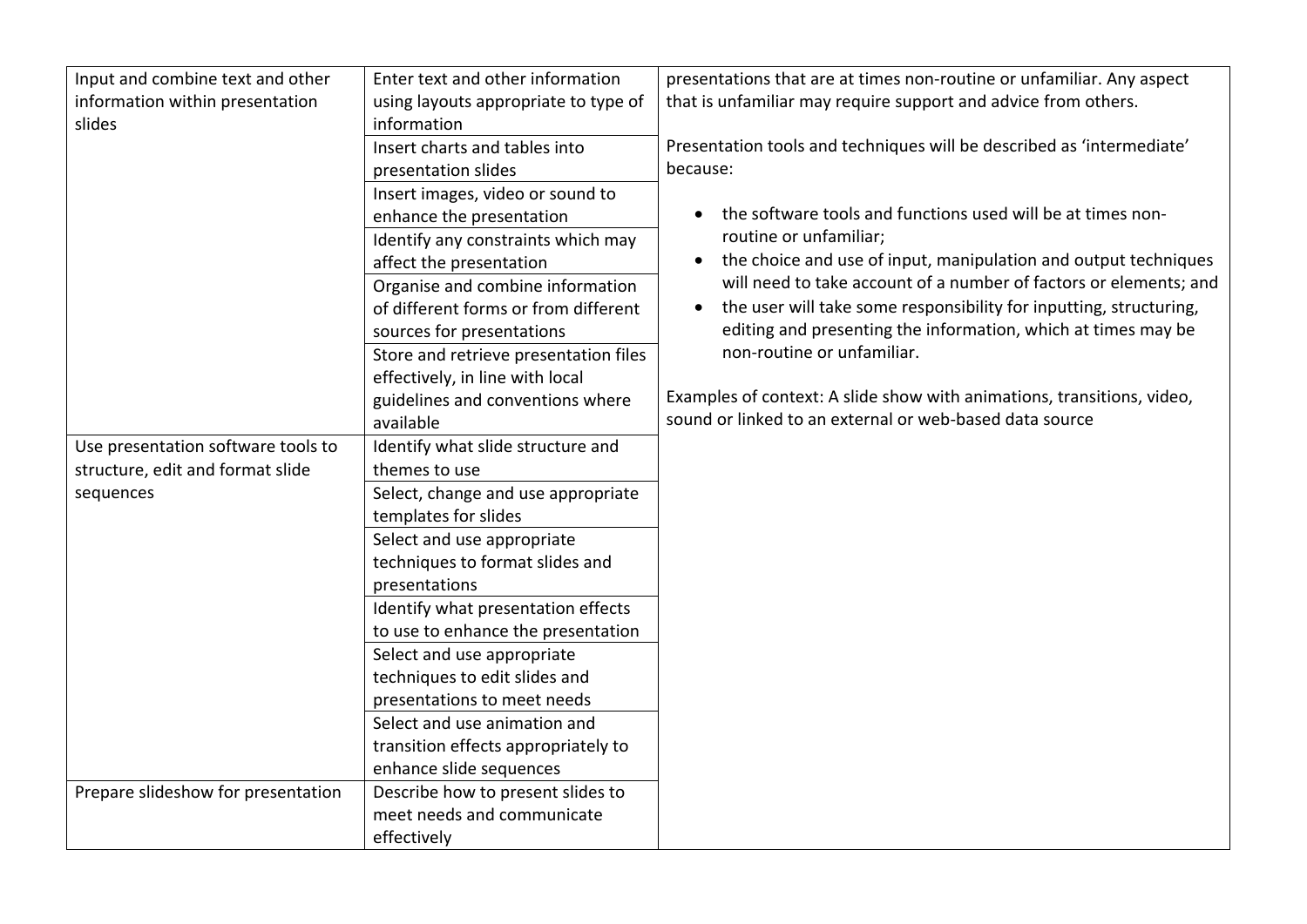| Prepare slideshow for presentation  |
|-------------------------------------|
| Check presentation meets needs,     |
| using IT tools and making           |
| corrections as necessary            |
| Identify and respond to any quality |
| problems with presentations to      |
| ensure that presentations meet      |
| needs                               |

# **Database Software (M/502/4555) SUMMER 2**

| Level 2                             |                                        |                                                                               |  |
|-------------------------------------|----------------------------------------|-------------------------------------------------------------------------------|--|
| Learning outcomes The learner       | <b>Assessment Criteria The learner</b> | Knowledge, Skills and Understanding Required                                  |  |
| will                                | can                                    |                                                                               |  |
| Create and modify non relational    | Identify the components of a           | Database design: What types of information are stored, use of data entry      |  |
| database tables                     | database design                        | form, routine queries, how data is structured in a single table non-          |  |
|                                     | Describe the field characteristics for | relational database; use of indexes and key field to organise data.           |  |
|                                     | the data required                      |                                                                               |  |
|                                     | Create and modify database tables      | Data integrity: Unique not null primary key; field characteristics; data      |  |
|                                     | using a range of field types           | validation; consistency, completeness, accuracy; Effect of malicious or       |  |
|                                     | Describe ways to maintain data         | accidental alteration;                                                        |  |
|                                     | integrity                              |                                                                               |  |
|                                     | Respond appropriately to problems      | Modify database table: Add/amend/delete field; field characteristics.         |  |
|                                     | with database tables                   |                                                                               |  |
|                                     | Use database tools and techniques      | Field characteristics: Data type, field name, field size, format, validation; |  |
|                                     | to ensure data integrity is            | primary key.                                                                  |  |
|                                     | maintained                             |                                                                               |  |
|                                     |                                        | Problems with database tables: Redundant data, duplication, table             |  |
|                                     |                                        | structure, field characteristics and validation; sources of help.             |  |
| Enter, edit and organise structured | Create forms to enter, edit and        | Enter, edit and organise data: Select and update fields, create new           |  |
| information in a database           | organise data in a database            | records, locate and amend records; using wildcards, search operators;         |  |
|                                     | Select and use appropriate tools       | error checking; data validation.                                              |  |
|                                     | and techniques to format data entry    |                                                                               |  |
|                                     | forms                                  |                                                                               |  |